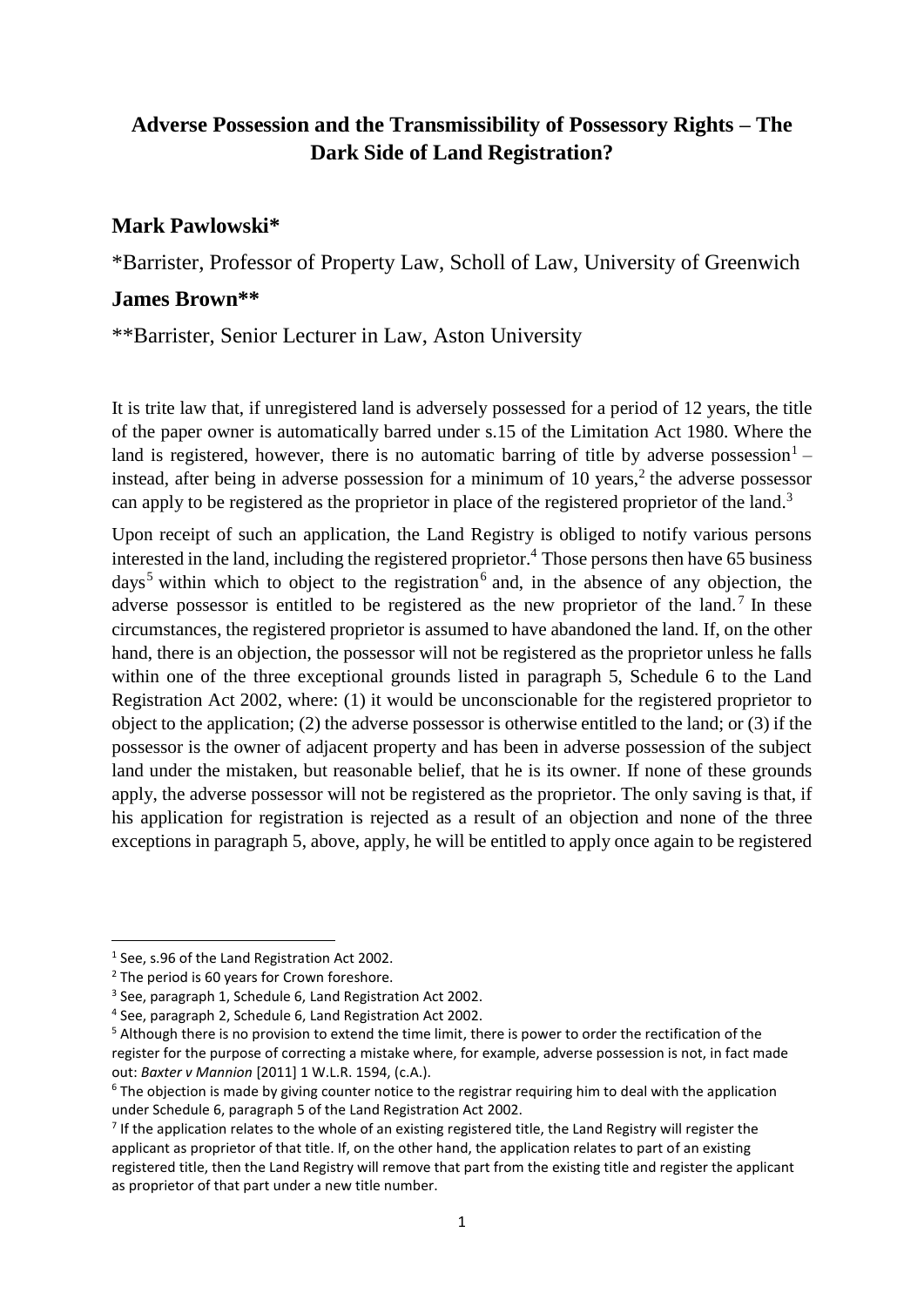provided he remains in adverse possession for a further two years, and this time he will be registered as proprietor<sup>8</sup> whether or not anyone opposes the application.<sup>9</sup>

Given, however, the very limited grounds under which an adverse possessor may be registered as proprietor in the event of an objection, is he not more likely to avoid the risk of applying for registration altogether if this would alert the registered proprietor of his existence and prompt opposition to the application? With an abandoned piece of land,  $10$  perhaps the risk of an objection would be lower, but where the disputed land forms part of an occupied property,  $11$ the risk would surely be much higher, so much so as to discourage the adverse possessor from ever making an application to register after the requisite 10 years of adverse possession.<sup>12</sup>

Indeed, the incentive to "stay quiet" is made even more attractive given the principle of relativity of title in English property law and the possibility of the transmission of possessory rights between possessors creating, in effect, a "dark market" in possessory rights falling outside the registered land system. Although statistics are only available for the financial years 2008/09, 2009/10 and 2010/11, these show that the number of successful applications for adverse possession of land to the Land Registry in these years (where the land has already been registered and the application is to register the squatter as the new registered proprietor)<sup>13</sup> were 1,111, 1,059 and 868, respectively.<sup>14</sup> The Law Commission Consultation Paper, *Updating the Land Registration Act 2002*, (2016), No. 227, provides more recent statistics from the Land Registry.<sup>15</sup> These indicate that, in the financial year 2014/15, only 749 applications for adverse possession were made under the new scheme introduced by the 2002 Act. In the period 1 April 2015 to 31 January 2016, the Land Registry received just 598 such applications under that scheme. This suggests a steady drop in the number of such applications brought under the 2002 Act over the last eight years.

<sup>&</sup>lt;sup>8</sup> The entitlement to be registered is subject to three exceptions where: (1) the applicant is a defendant in possession proceedings; (2) there has been judgment for possession given against him in the last two years; and (3) he has been evicted pursuant to a judgment for possession: see, paragraph 6, Schedule 6, Land Registration Act 2002.

<sup>&</sup>lt;sup>9</sup> See, paragraphs 6 and 7, Schedule 6, Land Registration Act 2002.

 $10$  One can also envisage circumstances where it would be unlikely that the notification of the application would reach the registered proprietor – for example, where the proprietor was a company which had changed its registered office without informing the Land Registry of its new address for service.

<sup>&</sup>lt;sup>11</sup> Although squatting in residential buildings is now outlawed under s.144 of the Legal Aid, Sentencing and Punishment of Offenders Act 2012, the offence only relates to a "building" and not its curtilage, so outbuildings, gardens, fields, etc., are not caught by the Act. But see also, R (on the application of *Best) v Chief Land Registrar* [2015] EWCA Civ 17, the Court of Appeal held that the criminality of trespass does not preclude a claim to adverse possession: see, M. Pawlowski, "Criminal Squatting and Adverse Possession: A Case of Interpretative Logic", (2015) 24 Nott. L.J, 129.

 $12$  The Land Registry itself acknowledges that the 2002 Act "makes it more likely that a registered proprietor will be able to prevent application for adverse possession of their land being completed": see, Practice Guide 4, *Adverse Possession of Registered Land*, updated 26 April 2016, para. 1.1,

<sup>&</sup>lt;sup>13</sup> There are no figures where the land concerned is unregistered and the application is to register the squatter as the first registered proprietor. One of the main reasons for this is that it is not unusual for these first registration applications to be made on more than one basis. Such applications, therefore, may not be recorded as being an adverse possession application.

<sup>14</sup> See, Hansard, HC Deb, 12 September 2011, c1032W.

<sup>15</sup> See, para. 17.7.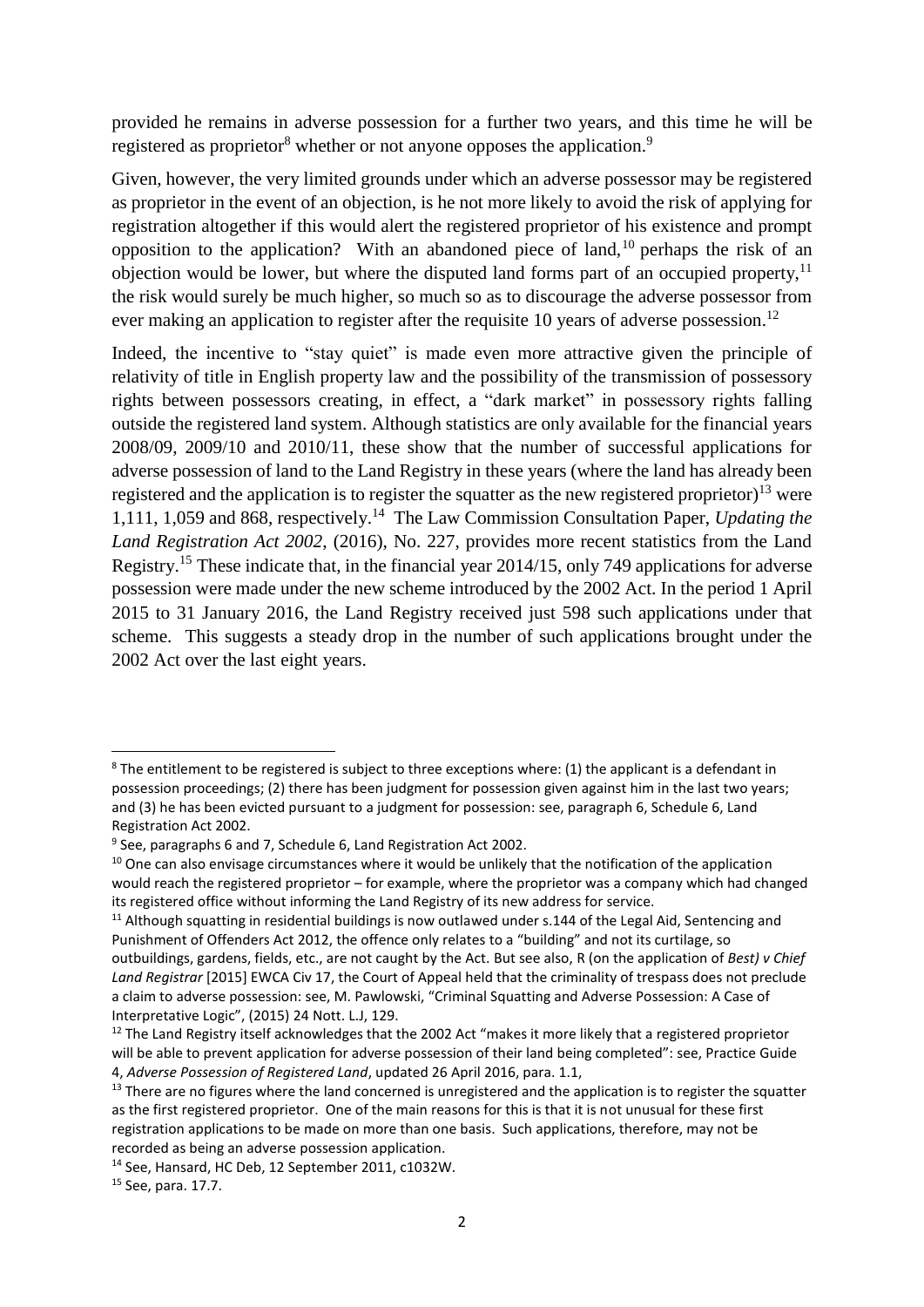### **Relativity of title**

One of the fundamental principles of English land law is that possession by itself is capable of giving a good title against the rest of the world except someone having a better legal right to possession.<sup>16</sup> Thus, if a squatter's possession is disturbed by trespass or nuisance, he can sue on the strength of his own possession and does not have to prove his title.<sup>17</sup>

The principle that title to land is dependent on the better right to possession is embodied in our common law and, in particular, by the early decision of the Court of Queen's Bench in *Asher v Whitlock*. <sup>18</sup> In that case, a Thomas Williamson had enclosed a piece of manorial waste and later built a cottage on it. He occupied the land until his death in 1860. By his will, he left the whole property, describing it as "a cottage and garden, in Keysoe Row, in which I now dwell" to his wife for life or until remarriage, remainder to his daughter in fee simple. After his death, the widow remained in possession with her daughter and, a year later, married the defendant. All three then lived at the property until the daughter's death in February 1863. On her death, the widow and defendant continued to reside on the premises until the widow's death in May 1863. The daughter's heir subsequently brought an action seeking to evict the defendant. The Court held that he was entitled to recover the whole property. As between these two rival claimants, the land belonged to the heir who could lay claim to the earlier and, therefore, better right to possession.

The notion that title is not absolute but relative has important consequences where a claim to adverse possession is founded on successive adverse possessors who may each be claiming title based on their own occupation of the land. Thus, if a trespasser (T) takes possession of a plot of land belonging to the paper owner (O), then as between O and T, the former can recover the land bringing an action for possession. But also, as between T and the rest of the world (except O and any persons claiming through him), T is the owner for he is in possession of the land and, therefore, has the better right to possession than anyone else who may seek to occupy it. Suppose then another trespasser (T1) takes possession of the land from T. The so-called "first-in-time" principle gives T priority over T1 simply because prior possession gives rise to an older and, therefore, better right. Moreover, T1 cannot argue that the land belongs to O, so as to defeat T's claim to possession. If, however, T has been dispossessed by T1, the latter may now seek to rely on his own adverse occupation (together with any time that had already run during T's occupation) in order to defeat O's title.<sup>19</sup> In each case, therefore, successive possession generates its own form of common law legal title which is capable of barring an earlier title in time.<sup>20</sup> But to what extent is such possessory title capable of transmission from

<sup>16</sup> See, *Rosenberg v Cook* (1881) 8 Q.B.D. 162, at 165, *per* Jessel M.R.: "Now the title of the disseisor is in this country a freehold title, and therefore, although the vendor had a very bad title, and a title liable to be defeated, he had still a title good against all the world, except against those who might be proved to have a better one."

<sup>17</sup>For a modern example of an exclusive licensee suing a squatter successfully in trespass, see *Manchester Airport plc v Dutton* [2000] Q.B. 233, (C.A.). Trespass to land is seen essentially as "a wrong against possession, not against ownership": *Simpson v Fergus* (2000) 79 P. & C.R. 398, at 401, *per* Robert Walker L.J. There is also no doubt that a mere possessor may sue in nuisance: *Hunter v Canary Wharf Ltd* [1997] A.C. 655, (H.L.). See also generally, *Harrow London Borough Council v Quazi* [2004] A.C. 983, (H.L.). <sup>18</sup> (1865) L.R. 1 Q.B. 1.

<sup>19</sup> See generally, Megarry & Wade, *The Law of Real Property*, (8th ed., 2012,), pp. 86-91.

<sup>20</sup> A useful example is provided by the Land Registry Practice Guide 5, *Adverse Possession of (1) Unregistered* 

*and (2) Registered Land where a Right to be Registered was Acquired Before 13 October 2003*, updated 16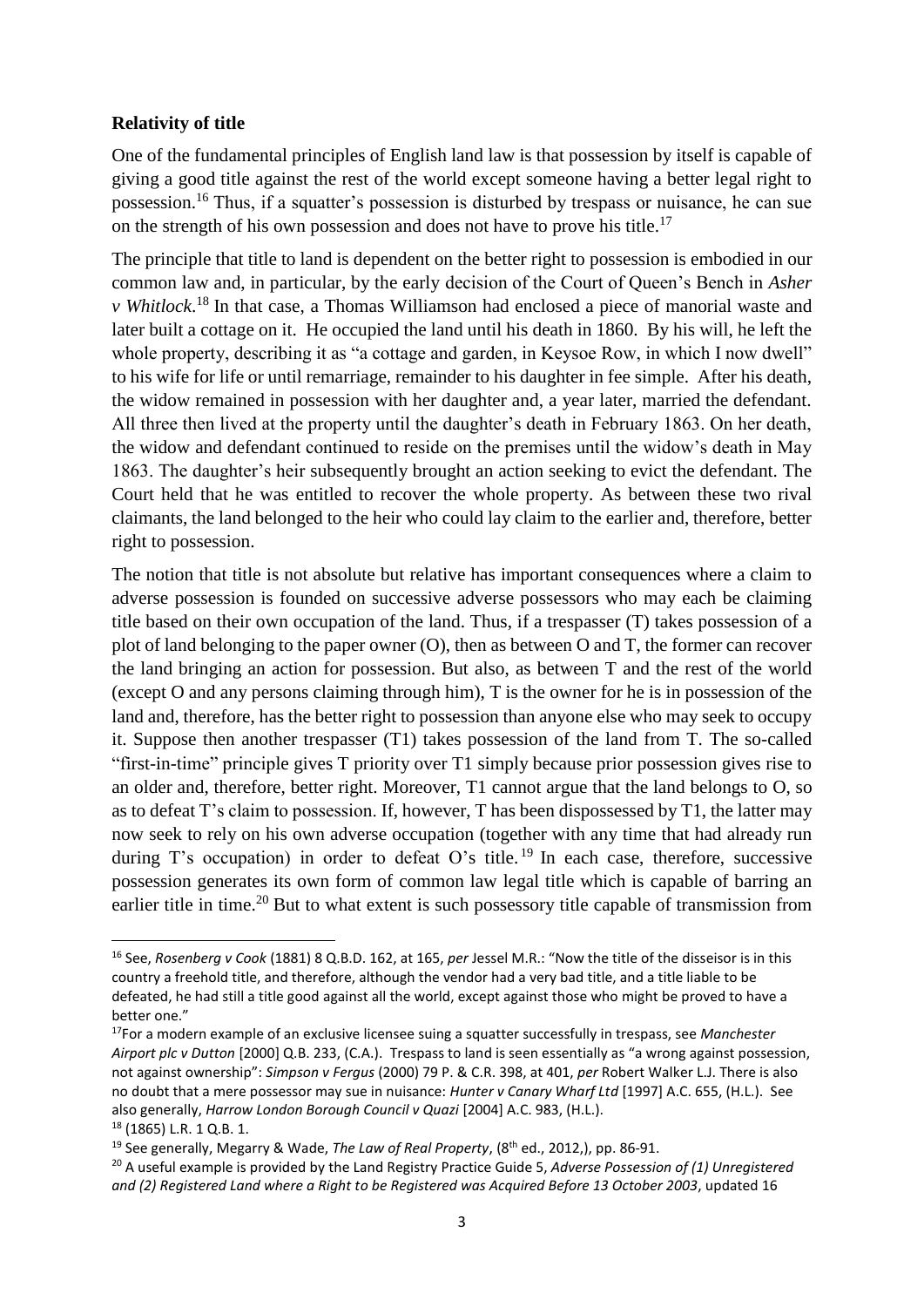one possessor to another? Can the possessor transfer his possessory right on death, or by sale or gift during his lifetime?

#### **Transmission of possessory title by will or on intestacy**

Apart from highlighting the principle that possession is good against all but the true owner, the decision in *Asher*, above, demonstrates that a possessory title is capable of transmission on death either by will or on an intestacy. In the words of Cockburn  $C.J.^{21}$ 

"There can be no doubt that a man has a right to devise that estate, which the law gives him against all the world but the true owner. Here the widow was a prior devisee, but *durante viduitate* [during widowhood] only, and as soon as the testator died, the estate became vested in the widow; and immediately on the widow's marriage the daughter had a right to possession; the defendant however anticipates her, and with the widow takes possession. But just as he had no right to interfere with the testator, so he had no right against the daughter, and had she lived she could have brought ejectment; although she dies without asserting her right, the same right belongs to her heir."

It is interesting to note that, in this case, there were two stages of devolution. First, the possessory right passed to the widow under the testator's will and, secondly, it passed to the daughter's heir upon an intestacy. Because adverse possession, as we have seen, gives all the rights and powers of ownership, the possessor acquires, to all intents and purposes, a legal estate<sup>22</sup> in fee simple absolute in possession<sup>23</sup> subject only to the true owner's paramount right to recover the land until such time as his title is extinguished by limitation.<sup>24</sup> The logical upshot

<sup>-</sup>September 2015, at para. 3.4: "If a second squatter dispossesses the first, the second acquires the benefit of any time that had already run against the owner. However, the first squatter will retain the right to recover possession from the second, until the full limitation period has run from the date when they were dispossessed. So if B dispossesses A (the owner) in 1986 and is then dispossessed by C in 1994, A loses the right to recover possession from C in 1998, but B could still bring possession proceedings against C until 2006." <sup>21</sup> Ibid, at 6. See also, the judgment of Mellor J, at 6-7: "Here the first possessor is connected in title with the plaintiffs; for there can be no doubt that the testator's interest was devisable." The decision was applied, in preference to the earlier case of *Doe v Barnard* 13 Q.B. 945, by the Privy Council in *Perry v Clissold* [1907] A.C. 73, (P.C.). See also, *Calder v Alexander* (1900) 16 T.L.R. 294.

<sup>&</sup>lt;sup>22</sup> There has been some controversy over whether the adverse possessor's fee simple arising from possession is legal or equitable: see, E. Cooke, "Adverse Possession – Problems of Title in Registered Land", (1994) L.S. 1, at pp. 4-5. It has been argued that the possessor's estate is legal because s.7 of the Law of Property Act 1925 states that "a fee simple subject to a legal or equitable right of entry or re-entry if for the purposes of this Act a fee simple absolute": see, B. Rudden, "The Terminology of Title", [1964] 84 L.Q.R. 63, at 69. The Law Commission has sought to resolve this controversy by suggesting that no fee simple in unregistered land can be regarded as "absolute" in the sense that it is indefeasible. It is always subject to a risk of extinction by an adverse possessor. But both the respective estates of the squatter and paper owner are absolute because they may endure in perpetuity. The notion, therefore, that "there can only be one legal fee simple at any given time rests on a fallacy: it confuses the weakness of a person's title with the potential duration of that person's estate in land": see, Law Commission/HM Land Registry, *Land Registration for the Twenty-First Century: A Consultative Document*, (1998), Law Com. No. 254, at para. 10.23.

<sup>23</sup> See, *Leach v Jay* (1878) 9 Ch. D. 42, at 44-45; *Rosenberg v Cook* (1881) 8 Q.B.D. 162, at 165; *Re Atkinson and Horsell's Contract* [1912] 2 Ch. 1, at 9 and *Central London Commercial Estates Ltd v Kato Kagaku Ltd* [1998] 4 All E.R. 948, at 951. See also generally, Cheshire and Burn, *Modern Law of Real Property*, (18th ed., 2011), at pp. 50-51 and Ruoff and Roper, *Registered Conveyancing*, Loose-leaf, December 2014, at para. 33.003. <sup>24</sup> On this reasoning, the superior title of the lord of the manor in *Asher*, who was not a party to the litigation, was presumably not barred.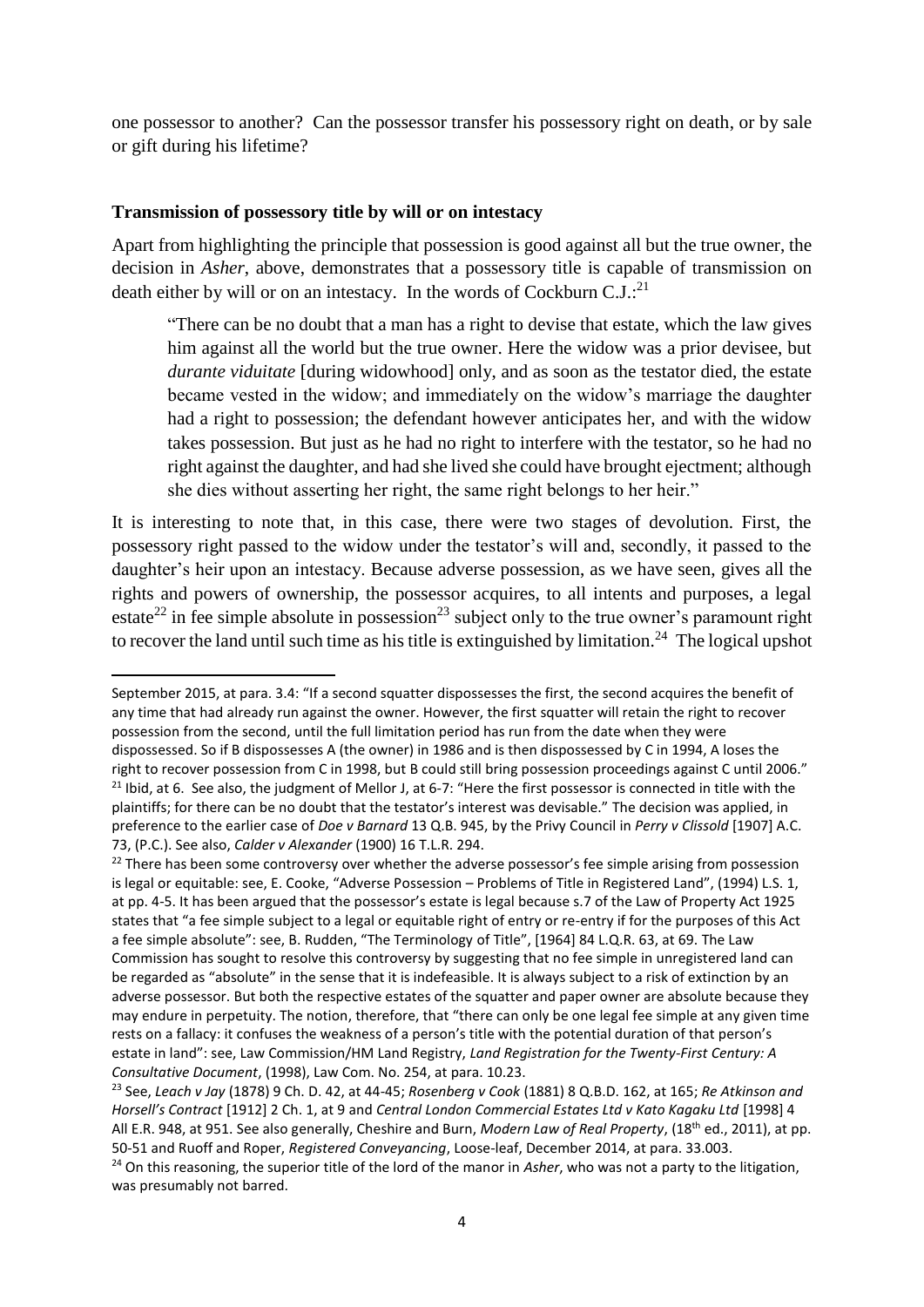of this is to recognise the existence of two estates – one held by the paper owner and the other by the squatter – each qualified by reference to the other and, therefore, not in conflict.<sup>25</sup>

There is also judicial recognition in both the English and Commonwealth cases that the squatter's possessory title is capable of giving rise to property rights under statute. In *Perry v*  Clissold,<sup>26</sup> for example, the Privy Council held that an adverse possessor was entitled to compensation when the land became subject to compulsory purchase. Significantly, his possessory right was characterised as an "estate or interest" in the land within the meaning of the Lands for Public Purposes Acquisition Act 1880. In the course of his judgment, Lord Macnaghten stated:<sup>27</sup>

"It cannot be disputed that a person in possession of land in the assumed character of owner and exercising peaceably the ordinary rights of ownership has a perfectly good title against all the world but the rightful owner."

In the Australian case of *Wheeler v Baldwin*<sup>28</sup>the respondent sought to lodge a caveat in relation to certain lands on the basis that she was "an owner in fee simple" relying on her (and her predecessor in title's) adverse possession for over 20 years. In order to lodge the caveat, she had to show that she had an estate or interest in the land within the meaning of the Real Property Act 1900 of New South Wales. The High Court of Australia, relying on the abovecited extract from Lord Macnaghten's judgment in *Perry*, held that a person in possession of land claiming inconsistently with the title of the owner of the first estate in possession had a sufficient interest to lodge a caveat under the 1900 Act. In reaching this conclusion, Dixon J. acknowledged that an adverse possessory right in land is akin to an estate in fee simple capable of inheritance by heirs.<sup>29</sup>

There are also other Commonwealth cases expressing the same principle. In *Allen v Roughley*, 30 for example, Dixon C.J. observed that "there can be no doubt that a person who is in possession of land without a good documentary title has, whilst he continues in possession, a devisable interest in the property."<sup>31</sup> Similarly, Taylor J. stated that "the inchoate interest [resulting from possession of the land] . . . was an interest which might have been assigned or, as actually occurred, devised by the testator."<sup>32</sup>

#### **Transmission of possessory title by sale or gift**

<sup>25</sup> See, "Informally Created Interests in Land", in S. Bright and J. Dewar (ed.), *Land Law: Themes and Perspectives*, (1998), 487, at 490.

<sup>26</sup> [1907] A.C. 73, (P.C.)

<sup>27</sup> Ibid, at 79.

<sup>28</sup> (1934) 52 C.L.R. 609, (High Court of Australia).

<sup>&</sup>lt;sup>29</sup> Reliance was placed primarily on the statements of Joshua Williams in his lectures on the "Seisin of the Freehold", (1878), at p. 7, and Maitland's essay on "The Mystery of Seisin", Collected Papers, (1911), Vol. 1, at p. 370.

<sup>30</sup> (1955) 94 C.L.R. 98, (High Court of Australia).

 $31$  Ibid, at 130-131.

<sup>32</sup> Ibid, at 145.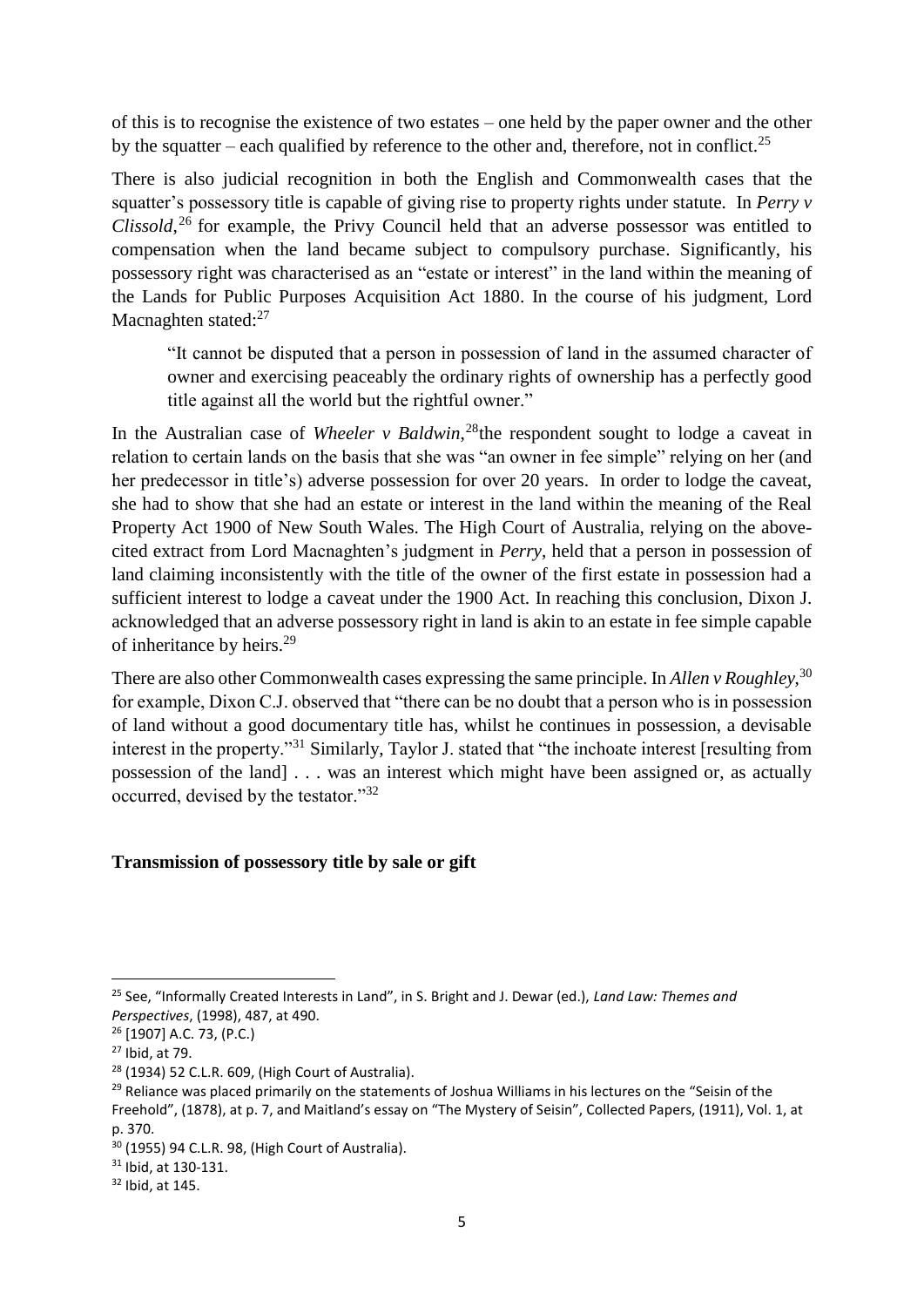Apart from devolution by will or intestacy, it is apparent that an adverse possessory right in land can be sold or gifted.<sup>33</sup> In *Mount Carmel Investments Ltd v Peter Thurlow Ltd*,<sup>34</sup> a Mr Renwick gained entry and began to use a garage for the storage of vintage motor cars. He later caused to be registered at the Land Registry a purported lease of the property and an assignment of the lease to a company called Keithshire Properties Ltd. The registered proprietor of the garage had never granted any such lease. Subsequently, Mr Renwick, purporting to act on behalf of this company (of which he was director), permitted the first defendant (Peter Thurlow Ltd) to go into exclusive occupation. The second defendant and another director of the first defendant went into actual occupation. The forgery of the lease (and assignment) eventually came to light and the entries relating to these transactions were struck off the register. In the course of his judgment, Nicholls L.J. stated:<sup>35</sup>

"If squatter A is dispossessed by squatter B, squatter A can recover possession from squatter B and he has 12 years to do so, time running from his dispossession. But squatter A may permit squatter B to take over the land in circumstances which, on ordinary principles of law, would preclude A from subsequently ousting B. For example, if A sells or gives his interest in the property, insecure as it may be, to B."

In the instant case, it was apparent that Mr Renwick had abandoned any rights to possession of the property when the police became involved over the forged documents and he fled the country. Accordingly, despite the defendant's occupation being initially consensual as assignee of the lease, Mr Renwick's subsequent actions debarred him from recovering the property. This, of course, accords with the principle that a transfer of rights (by sale or gift) prevents any subsequent claim to possession by the transferor against the transferee  $-$  in effect, the latter now acquires good title against the former who no longer has any entitlement to the land. Moreover, although the paper owner's title is not affected directly, the transferee may now count his predecessor's period of possession towards the period which must elapse before he becomes entitled to a full possessory title.<sup>36</sup> In order to do this, however, the transferee needs immediately to follow the transferor into possession and occupy for the remainder of the limitation period.

In *Buckinghamshire County Council v Moran*, <sup>37</sup> a plot of land owned by the council had been occupied for some four years (since 1967) by a Mr and Mrs Wall, who owned a neighbouring house, for their own purposes. The house was then conveyed to the defendant by a conveyance which was expressed to include not only the land comprised in the paper title but also "all such rights estate title and interests as the vendors may have in or over" the plot of land. Because the defendant was aware of the possibility that the Mr and Mrs Wall had acquired, or were in the course of acquiring, a possessory title to the plot, he arranged for the making of a statutory

-

<sup>33</sup> See generally, Cheshire and Burn, *Modern Law of Real Property*, (18th ed., 2011), at pp. 1133-1134 and Ruoff and Roper, *Registered Conveyancing*, Loose-leaf, December 2014, at para. 33.018. See also, *Simpson v The Council of the North West County District* (1978) 4 B.P.R. 97,267, (Supreme Court of New South Wales). <sup>34</sup> [1988] 1 W.L.R. 1078, (C.A.).

<sup>&</sup>lt;sup>35</sup> Ibid, at 1086.

<sup>&</sup>lt;sup>36</sup> It should be noted, however, that whilst the possessor who makes the claim can rely on the adverse possession of an earlier possessor, he can also be defeated by the knowledge of a prior possessor if the latter did not have a "reasonable belief" that the land belonged to him: see, paragraph 5(4)(c), Schedule 6, Land Registration Act 2002.

<sup>37</sup> [1990] Ch. 623, (C.A.).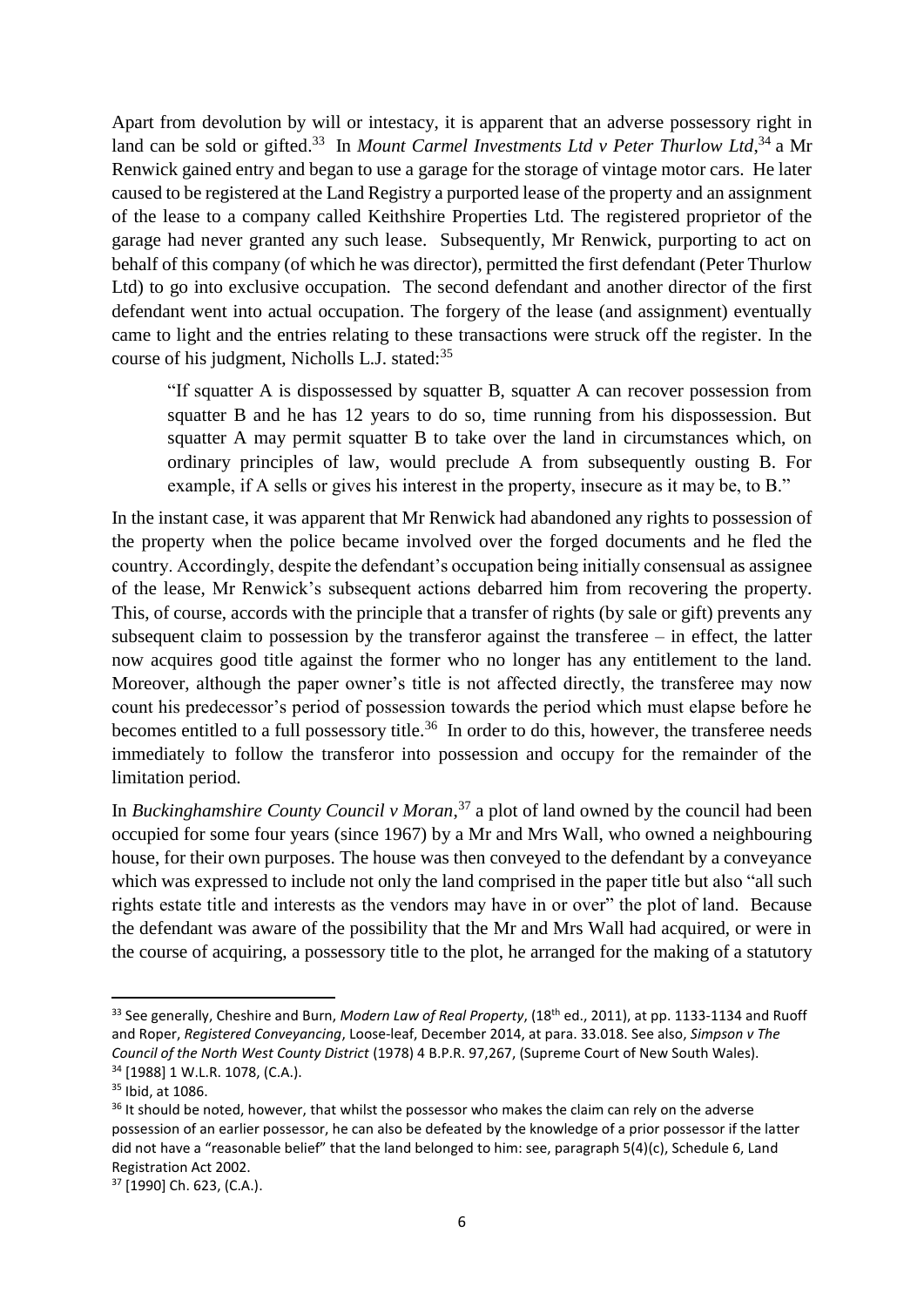declaration by the vendors setting out their use and occupation of the plot since 1967. Although the defendant was able to establish that the council had been dispossessed of the plot for more than 12 years before it instituted proceedings for possession by relying on his own exclusive physical control of the plot since 1973, the case illustrates the possibility of a sale of possessory rights taking place informally between successive possessors under the auspices of a formal transfer of property. Indeed, a chain of possessory title was the basis for a successful claim to adverse possession in *Treloar v Nute*, <sup>38</sup> where the defendant was able to rely on his father's earlier use of the disputed land which had also been conveyed to him by his father by way of gift to make up the 12-year statutory period of limitation.

#### **Mere possessory successors**

It is apparent that periods of adverse possession may be added together to make up a full possessory title. This is possible in relation to both registered and unregistered land. Thus, Schedule 6, paragraph  $11(2)(a)$ , to the Land Registration Act 2002 states:

"A person is also to be regarded . . . as having been in adverse possession of an estate in land –

(a) Where he is the successor in title to an estate in land, during any period of adverse possession by a predecessor in title to that estate"

The wording clearly recognises that a possessory right is transmissible from one adverse possessor to another. In the same way, a possessory title of 12 years can be built up in unregistered land. This was recognised under the common law in *Willis v Earl of Howe*,<sup>39</sup> where Kay L.J. stated<sup>40</sup> that "a continuous adverse possession for the statutory period, though by a succession of persons not claiming under one another, does, in my opinion, bar the true owner."<sup>41</sup> Indeed, a modern illustration of this principle can be found in *Ellis v Lambeth London Borough* Council, <sup>42</sup> where the claimant went to live in the house in 1985 when it was already occupied by a number of other squatters. In due course, they left and various other people moved in with the claimant controlling who would be allowed to do so. From 1995, however, the property was occupied by the claimant and one other person only. The recorder, at first instance, held that one or more of the earlier squatters (who had enjoyed possession of the property) had allowed the claimant to join them and that their possessory rights could, therefore, be transmitted to him. On this basis, the claimant was able to successfully show a

-

<sup>38</sup> [1976] 1 W.L.R. 1295, (C.A.).

<sup>39</sup> [1893] 2 Ch. 545. The case was applied in the Australian case of *Salter v Clarke* (1904) 4 S.R. (NSW) 280, at 288, (High Court of New South Wales).

<sup>40</sup> Ibid, at 553.

<sup>&</sup>lt;sup>41</sup> But if the first adverse possessor ceases occupation and abandons possession back to the paper owner, time runs only from when a second adverse possessor takes possession: see, paragraph 8(1), Schedule 1 to the Limitation Act 1980: "where . . . any such right of action is treated as accruing on a certain date and no person is in adverse possession on that date, the right of action shall not be treated as accruing unless and until adverse possession is taken of the land." In other words, time stops running if a squatter abandons the land before the limitation period has expired. If a second squatter later takes possession, time starts to run afresh against the paper owner. See also, s.15(6), Schedule 1, para. 8(2) to the 1980 Act, which makes clear that, after abandonment of possession by the squatter, the paper owner is in the same position as if he had never been deprived of possession.

<sup>42</sup> (2000) 32 H.L.R. 596, (C.A).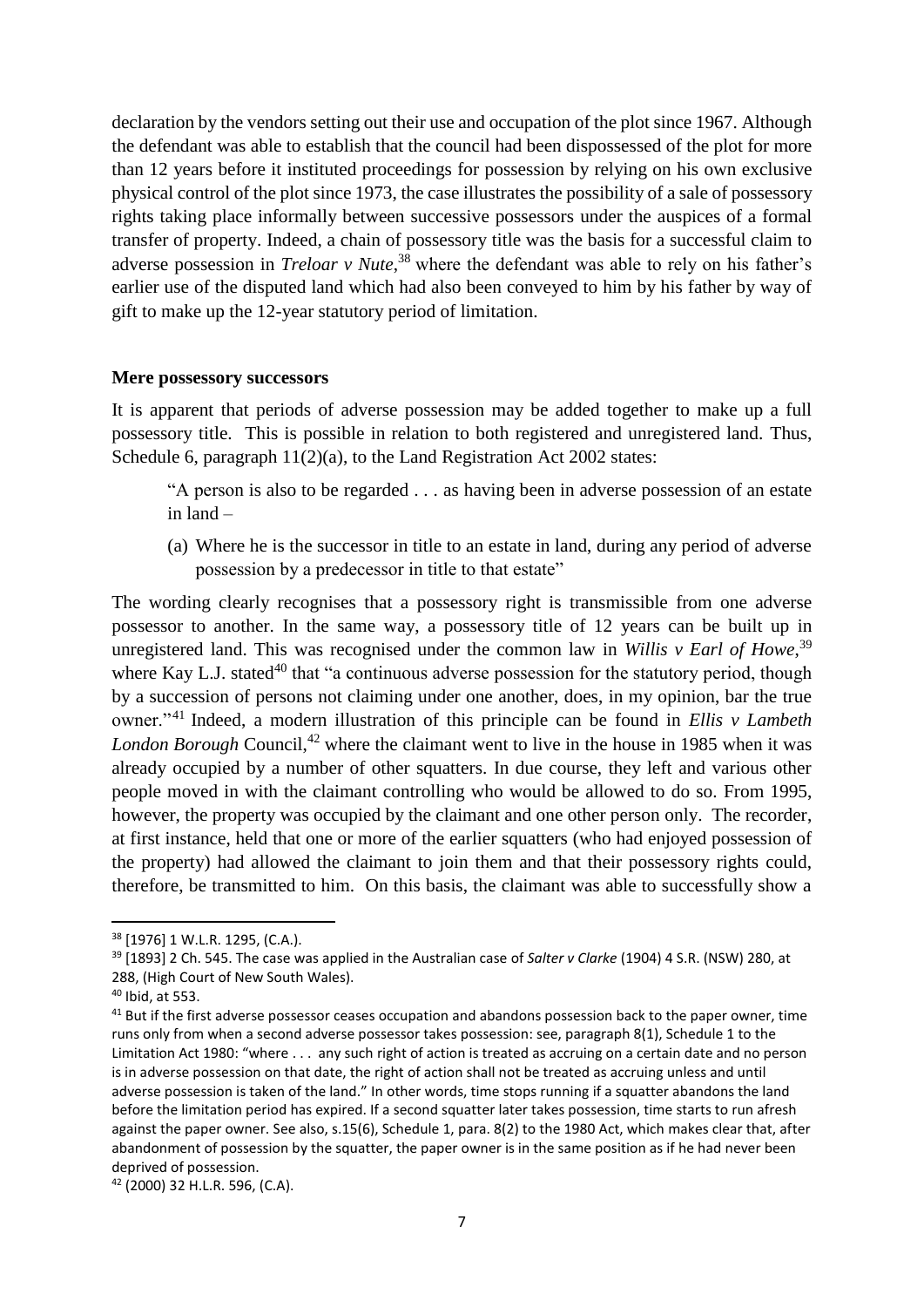continuous adverse possession of the property so as to defeat the local authority's claim to possession. Although this aspect of the case was not argued on appeal, the judgment of Wilson J (with whom Swinton Thomas L.J. agreed) appears to accept the principle that, so long as the period of adverse possession is continuous, $43$  the adverse possession of successive trespassers may be lumped together to defeat the paper title to the property.<sup>44</sup>

A similar claim to adverse possession arose in *Lambeth London Borough Council v Bigden*, 45 where the subject property, Oval Mansions, comprised 60 flats in a total of eight blocks. From 1983 onwards, various squatters began to occupy the blocks of flats. It was not, however, until 1997 that the local authority brought an action claiming possession which was defended on the ground that the defendants had acquired title to each block through a form of joint adverse possession relying on their own and their predecessors' occupation. The Court of Appeal, however, rejected the claim holding that there was no exercise of effective joint or communal control over the individual flats and no joint adverse possession of the common parts such as the hallways and staircases. Moreover, there was no evidence of joint occupation of other common parts of the blocks, such as the outer walls, foundations and the roof, which would have been relevant to the acquisition of a freehold title to a block of flats by adverse possession. Although some doubt was cast by Simon Brown L.J.<sup>46</sup> on the correctness of the recorder's decision in the earlier case of *Ellis*, above, the case again acknowledges the possibility of some form of notional transmission of possessory rights from one trespasser to another which does not require any formality complying with s.52(1) of the Law of Property Act 1925. Indeed, s.55(c) of the 1925 Act seems to make this clear by stating that nothing in s.53 (conveyances to be by deed) and s.54 (creation of interests in land by parol) shall "affect the right to acquire an interest in land by virtue of taking possession".

#### **Does a transfer of a possessory title trigger first registration?**

Although, the Land Registry will not register a squatter's title to unregistered land unless there is evidence of adverse possession for at least 12 years,  $47$  a transfer of possessory rights (whether by gift or sale) to a successor in title will (it seems) trigger an application for first registration. In this connection, the Land Registry Practice Guide 5: *Adverse Possession of (1) Unregistered* 

*<sup>43</sup>* See generally, Cheshire and Burn*, Modern Law of Real Property*, (18th ed., 2011), at pp. 1133-1134.

<sup>44</sup> This has also been recognised by the Court of Appeal in Northern Ireland in *Brown v Faulkner* [2003] NICA 5(2), at [41], *per* Higgins J.: "A person in possession without title, but before the statutory period has elapsed, has a transmissible interest in the land (good against all the world except the paper owner). If he leaves the land and is followed by another claimant without title, the period when the paper owner is without possession, due to the first claimant's possession, may inure to the benefit of the second claimant. The merger of the two (or more) periods of possession may defeat the paper owner." The Australian case law is to the same effect: see, for example, *Mulcahy v Curramore Property Ltd* [1974] 2 N.S.W.L.R. 464, at 476-477, where the Court of Appeal of New South Wales held that, as long as there was no break in possession by successive trespassers, the cumulative time during which they adversely possessed the land could extinguish the paper title to the benefit of the last trespasser. See also, *Public Trustee v Bellotti* (1986) 4 B.P.R. 97, 255, (Supreme Court of New South Wales): "There can . . .be a series of trespassers on the land and, so long as there is no abandonment by any of them, the time during which each of those trespassers is in adverse possession will be added to the time of his successors so that, if there is no break in the possession, the total time of a series of trespassers will run against the owner of the land".

<sup>45</sup> (2001) 33 H.L.R. 43, (C.A.).

 $46$  Ibid, at [57].

<sup>47</sup> See, s.75(2), Land Registration Act 1925, for periods of limitation completed before 13 October 2003.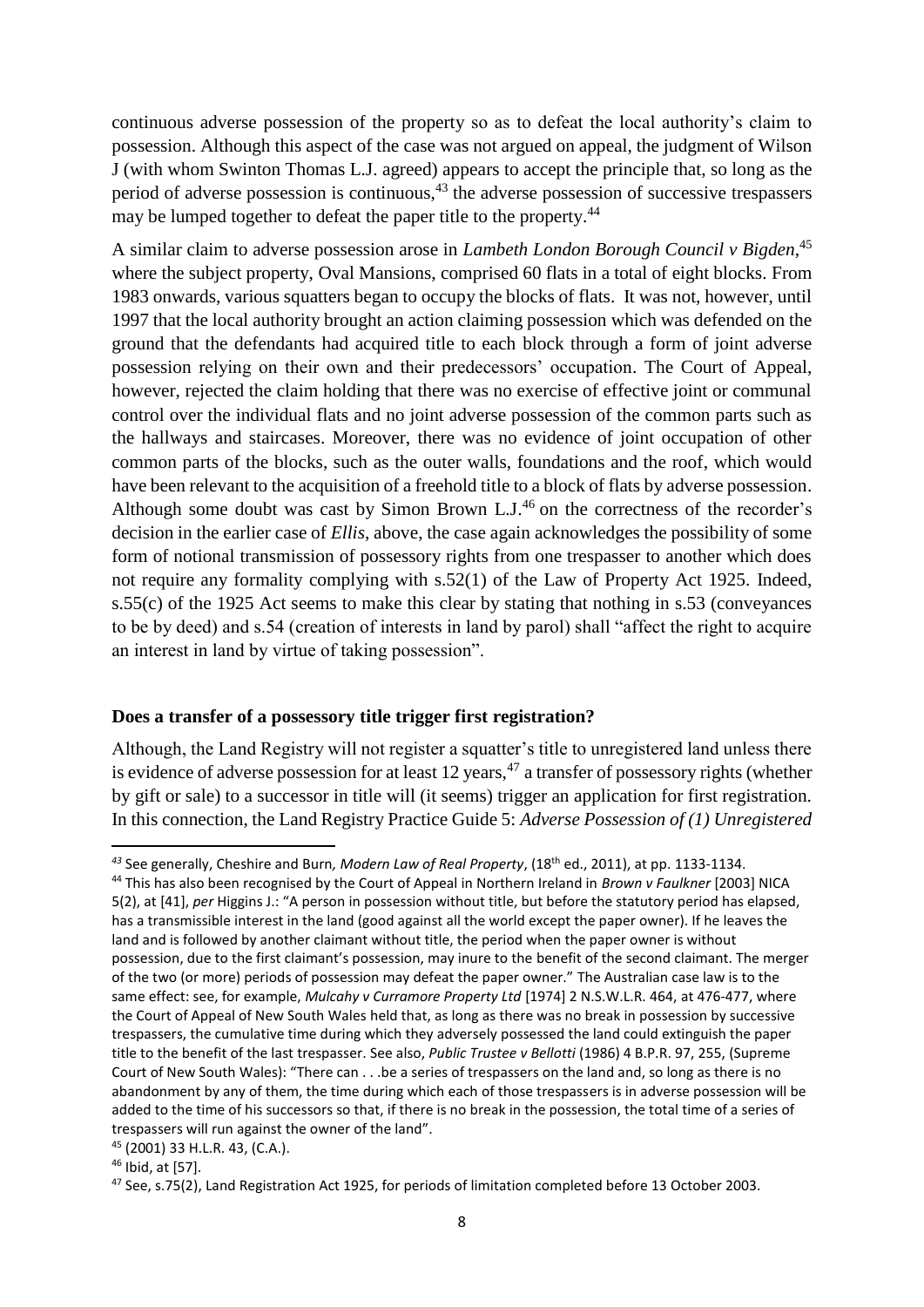*and (2) Registered land where a Right to be Registered was acquired before 13 October 2003<sup>48</sup>* states<sup>49</sup> that, if the successor does not apply for first registration within two months of the transfer of the possessory estate, the title to this estate will revert to the transferor, who will then hold it on a bare trust for the successor.<sup>50</sup> The effect of this is that the successor will have a beneficial interest in this freehold possessory estate and, therefore, is able to lodge a caution against first registration against anyone else claiming title to the land.<sup>51</sup> Her again, however, there may be good reason why the squatter would not wish to apply for first registration as this would have the potential of alerting the registered proprietor of the existence of the squatter and prompt a claim to recover possession of the land. Indeed, this has been recognised most recently in the Law Commission's Consultation Paper, *Updating the Land Registration Act*   $2002$ , No. 227, (2016), where it is stated<sup>52</sup> that "there may be little incentive for an adverse possessor to register a . . . title [because] [d]oing so may draw attention to his or her claim to the land and, therefore, prompt the registered proprietor to commence proceedings to bring the adverse possession to an end."

In the case of registered land, the possibility of registering a transfer of a possessory estate as between successive squatters does not arise.<sup>53</sup> If a first possessor had, say five years' adverse possession and then transferred such rights as he had in the land to a second possessor, the latter could not, at that point, apply for registration, as a minimum of 10 years' possession, as we have seen, is required under the Land Registration Act 2002.<sup>54</sup>

#### **Other alienation rights**

-

<sup>52</sup> See, at para. 17.66.

<sup>48</sup> Updated 16 September 2015.

<sup>49</sup> See, Section 8, "Protection Prior to Registration of the Squatter".

<sup>&</sup>lt;sup>50</sup> See, ss.6 and 7, Land Registration Act 2002. Presumably also, an adverse possessor can validly declare an express trust of his possessory title thereby creating an equitable interest carved out of his own common law possessory title. Such equitable interest would also then enable the beneficial owner to lodge a caution against first registration.

<sup>51</sup> The application to lodge a caution is made on the basis that the applicant is entitled to an *interest* affecting a freehold legal estate as opposed to being the owner of such an estate: see, s.15(1)(b) of the Land Registration Act 2002. The freehold estate involved is the possessory estate which is the subject of the transfer by the earlier squatter.

<sup>&</sup>lt;sup>53</sup> The Law Commission has recently proposed that an adverse possessor of land should not be able to apply for registration with possessory title until either title has been extinguished under the Limitation Act 1980 (unregistered land) or except through the procedure in Schedule 6 of the Land Registration Act 2002 (registered land): Law Commission Consultation Paper, *Updating the Land Registration Act 2002*, No. 227, (2016), at paras. 17.63-17.71.

<sup>&</sup>lt;sup>54</sup> Any adverse possessor of registered land who is already a beneficiary under a trust within s.75(1) of the 1925 Act has the right to be registered as proprietor: see, paragraph 18(1), Schedule 12, Land Registration Act 2002. This qualifies as a proprietary right and so is capable of being an overriding interest. It is unclear, however, whether there must be actual occupation for the right to be classified as an overriding interest: see, *Thomson v Foy* [2009] EWHC 1076. Where the possessor has not yet accrued 10 years' adverse possession, it seems that a successor in title to the registered proprietor will take subject to the period of adverse possession which the possessor has already accrued. According to Ruoff and Roper*, Registered Conveyancing*, Loose-leaf, July 2014, at para. 33.023, "this would follow from the wording of the general principle under Schedule 6, para. 1, which defines the necessary period of adverse possession and provides that the squatter may apply once 'he has been in adverse possession of the estate for the period of ten years ending on the date of the application'". According to the authors, "it should therefore make no difference that there has been a change of proprietor of the estate in the meantime."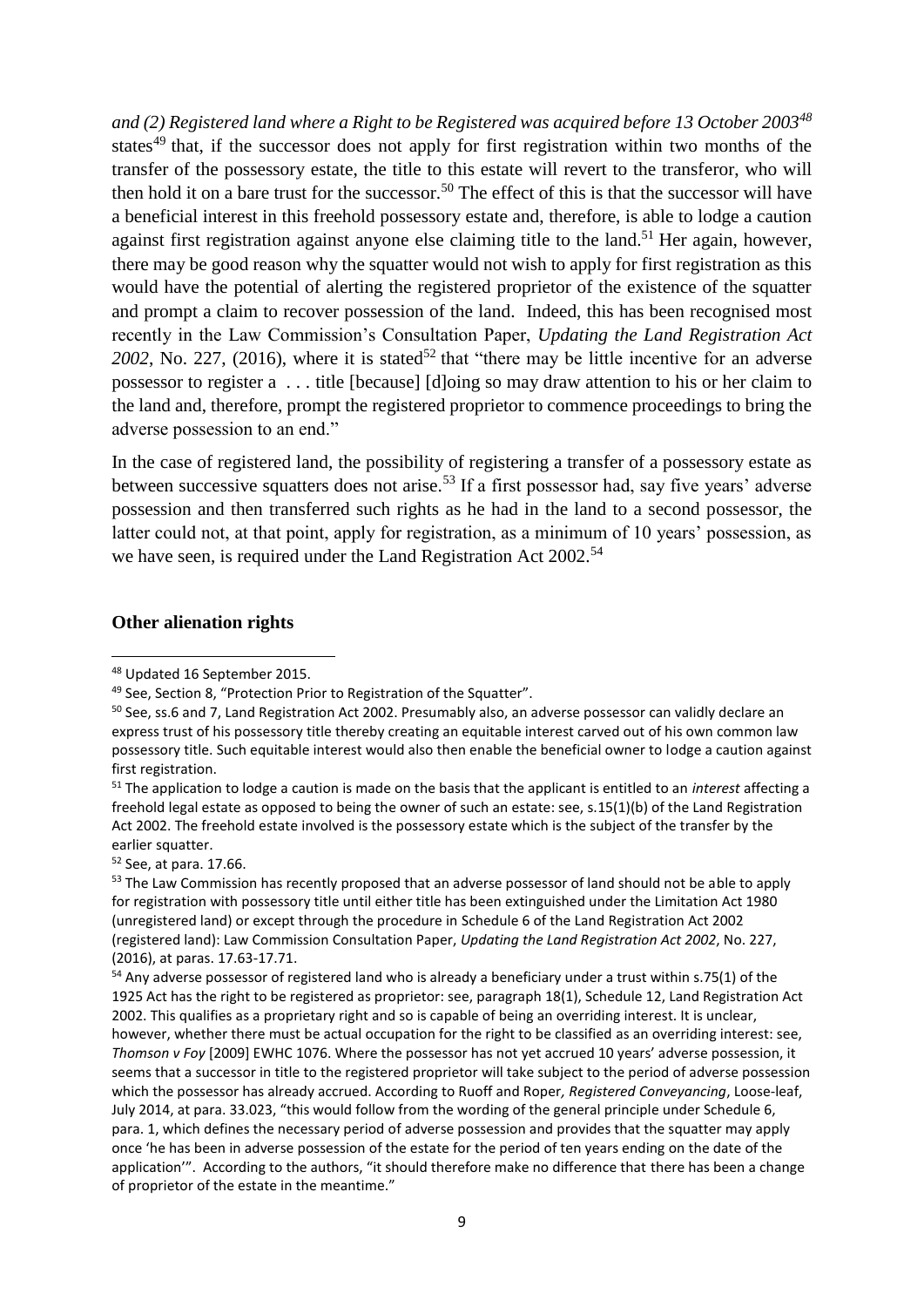Apart from the transmission of a possessory title by sale or gift, or on death, there is the possibility that the adverse possessor may grant a form of possessory leasehold estate over the land. In this connection, although the adverse possessor has, as we have seen, the equivalent of a fee simple estate in possession, this cannot, it is submitted, clothe him with the necessary power to create a legal lease binding against the whole world. The principle of relativity of title dictates that the possessor is capable of giving a good title against the rest of the world but not someone having a better legal right to possession. This means that any grant of a tenancy over the land by the possessor will confer exclusive possession (and give rights against all who wrongfully interfere with possession) but will not bind the superior paper owner.<sup>55</sup> To this extent, the tenancy will have somewhat similar characteristics to a *Bruton*<sup>56</sup> tenancy which confers a form of exclusive possession/occupation but only as against the grantor and not persons with a superior title.<sup>57</sup> Unlike the *Bruton* tenancy, however, whose rights of occupation resemble those of a contractual licensee,<sup>58</sup> a possessory leaseholder would presumably be able to assign his leasehold term to a third party, as well as create a legal sub-tenancy out of his own possessory leasehold estate. Indeed, there is no reason why the possessory leaseholder should not have similar rights of alienation as enjoyed by the adverse possessor who holds the fee simple estate in the land. It has also been suggested by one commentator<sup>59</sup> that a leasehold estate derived from a common law fee simple estate qualifies as a "leasehold estate in land" (if granted for a term not exceeding seven years) for the purposes of paragraph 1 of Schedule 3 to the Land Registration Act 2002 and, given that the possessory tenant is also in actual occupation, then it should also be capable of overriding under paragraph 2 of Schedule 3.

As between the adverse possessor and his tenant, it is well-established that a tenant cannot, during the term of his tenancy, claim adverse possession against his landlord. This is because the tenant's possession is by consent and, therefore, cannot be adverse.<sup>60</sup> Moreover, every tenant is estopped from denying his landlord's title. During the currency of the landlord and tenant relationship, therefore, the landlord will continue to be characterised as being in adverse possession of the land. Only at the end of the tenancy may the tenant be in a position to assert his own adverse possession against his landlord and (in time) claim adverse possession (seeking a freehold title) against the paper owner.

#### **The limited grounds under which the possessor may be registered following objection**

-

<sup>55</sup> It would be surprising, however, if a *mere* trespasser (who did not have the necessary degree of physical possession and intention to possess), could grant a possessory lease. For example, T enters onto X's field and grants Y a weekly tenancy of the land – a valid possessory leasehold estate will not arise in these circumstances as T does not have possession in the sense of a legal fee simple estate.

<sup>56</sup> See, *Bruton v London & Quadrant Housing Trust* [2000] 1 A.C. 405, (H.L.).The same may be true of an easement, that if expressly granted by the adverse possessor, it would not bind the paper owner. However, presumably, an easement by prescription would be acquired against the paper owner regardless whether he was in possession or not. It is necessary to show acquiescence of the quasi-servient owner, which requires "a power to stop the acts or sue in respect of them" (see, *Dalton v Angus & Co* [1881] App. Cas. 740), but the paper owner has that power unless and until the adverse possessor gains an indefeasible title.

<sup>57</sup> See, *Kay v Lambeth London Borough Council* [2004] EWCA Civ 926, and on appeal: [2006} UKHL 10; and *Islington London Borough Council v Green and O'Shea* [2004] EWCA Civ 56.

<sup>58</sup> See, M. Pawlowski, "The Bruton Tenancy – Clarity of More Confusion?", [2005] Conv. 262.

<sup>&</sup>lt;sup>59</sup> See, N. Roberts, The Bruton Tenancy: A Matter of Relativity", [2012] Conv. 87, at 95.

<sup>60</sup> *Hayward v Chaloner* [1968] 1 Q.B. 107, at 122, per Russell L.J.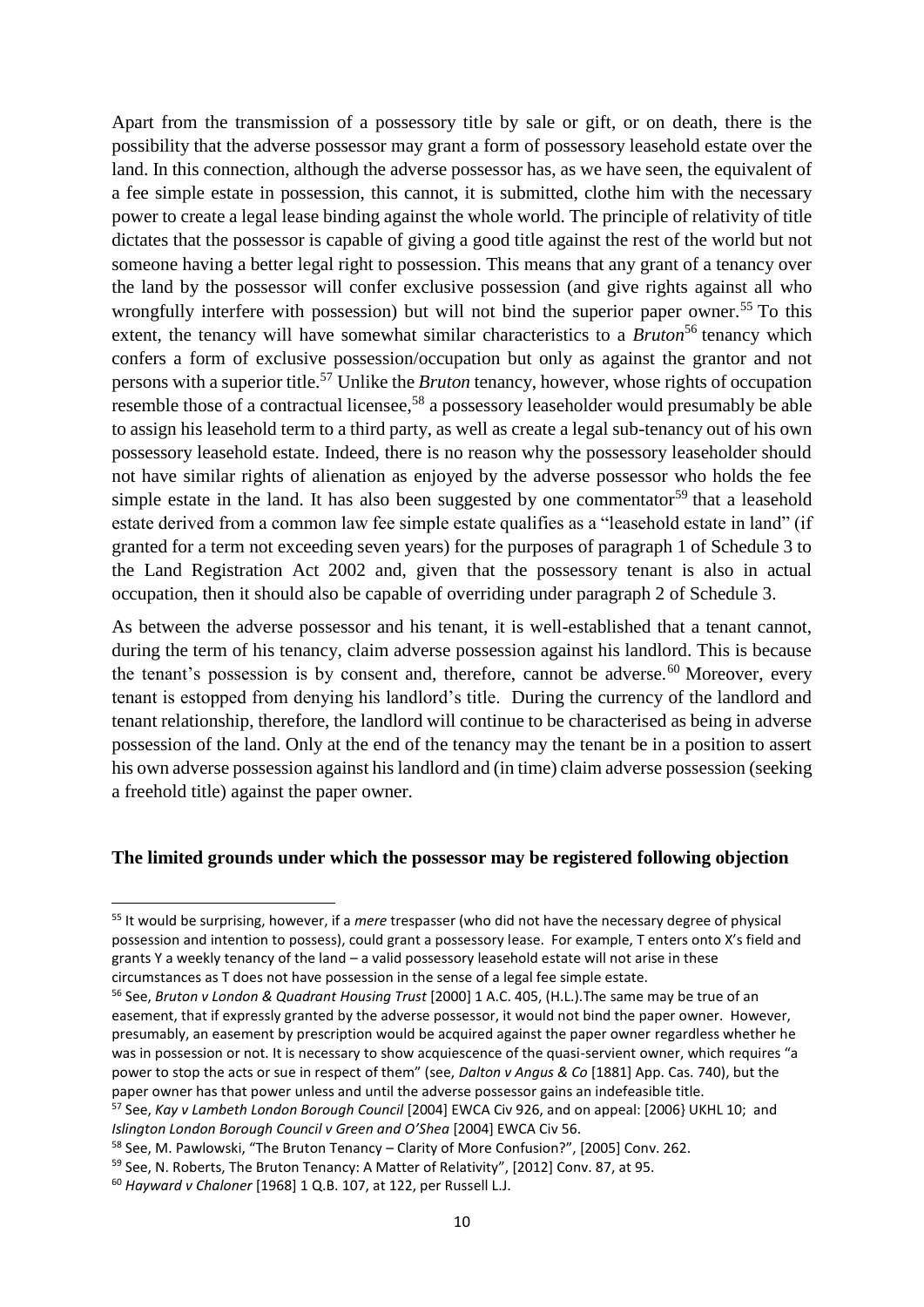As mentioned earlier, if an objection to the possessor's application for registration is received in time, he will not be registered unless the case falls within one of the three exceptional grounds listed in paragraph 5, Schedule 6 to the 2002 Act. This accords with one of the underlying objectives of the 2002 Act, namely, that the basis of title should be the register and that "the title that registration confers should be capable of being overridden by adverse possession only where it is essential to ensure the marketability of land or to prevent unfairness."<sup>61</sup>

The first ground<sup>62</sup> is that it would be unconscionable because of an equity of estoppel for the registered proprietor to seek to dispossess the applicant and the circumstances are such that the applicant ought to be registered as the proprietor. The obvious difficulty here is that a possessor who occupies land under circumstances giving rise to a proprietary estoppel is unlikely to be in adverse possession. If the registered proprietor encourages the possessor to occupy the land, then presumably this would suggest that the possessor is occupying with the former's consent. It would seem, therefore, that this ground may be confined to cases where the paper owner has stood by while the possessor mistakenly builds on the disputed land, or in which there is an informal purchase and sale and the purchaser goes into possession without taking any steps to perfect his title.<sup>63</sup> Quite apart from the very limited circumstances under which this ground is likely to operate, it is important to bear in mind that the Land Registry retains a discretion whether or not to register the applicant as proprietor even if a proprietary estoppel is made out. This important discretion, reserved in practice now for the First-tier Tribunal (in place of the Adjudicator), may result in the satisfaction of the applicant's estoppel equity by some means other than his registration as proprietor of the disputed land such as an award of monetary compensation. 64

The second ground<sup>65</sup> is that the applicant is for some other reason entitled to be registered as the proprietor of the land. Although expressed in broad terms, the ground appears to be limited to cases where, for example, the possessor is entitled to the land as a beneficiary under a will or on intestacy of the previous registered proprietor, or where a purchaser has gone into possession after paying the purchase price but without a formal transfer of the title.<sup>66</sup> According to the Land Registry, this second ground is rarely successfully used in practice.<sup>67</sup>

The third ground<sup>68</sup> is that  $(1)$  the land to which the application relates is adjacent to land belonging to the applicant; (2) the exact line of the boundary between the two has not been determined; (3) for at least 10 years of the period of adverse possession ending on the date of the application, the applicant (or any predecessor in title) reasonably believed that the land to which the application relates belonged to him; and (4) the estate to which the application relates was registered more than one year prior to the date of the application. Significantly, the ground

<sup>61</sup> See, Law Commission/H.M. Land Registry, *Land Registration for the Twenty-First Century: Consultative Document*, (1998), No. 254, at para.10.43.

 $62$  See, para, 5(2).

<sup>63</sup> These examples are derived from the joint Law Commission/H.M. Land Registry Report, *Land Registration for the Twenty-First Century: A Conveyancing Revolution*, (2001), Law Com. No. 271, at paras. 14.36-14.52. <sup>64</sup> See, s.110(4), Land Registration Act 2002.

 $65$  See, para. 5(3).

<sup>66</sup> These examples are derived from the joint Law Commission/H.M. Land Registry Report, *Land Registration for the Twenty-First Century: A Conveyancing Revolution*, (2001), Law Com. No. 271, at paras. 14.36-14.52. See also, *Bridges v Mees* [1957] Ch. 475.

<sup>67</sup> See, Law Commission Consultation Paper, *Updating the Land Registration Act 2002*, No. 227, (2016), at para. 17.30.

<sup>68</sup> See, para. 5(4).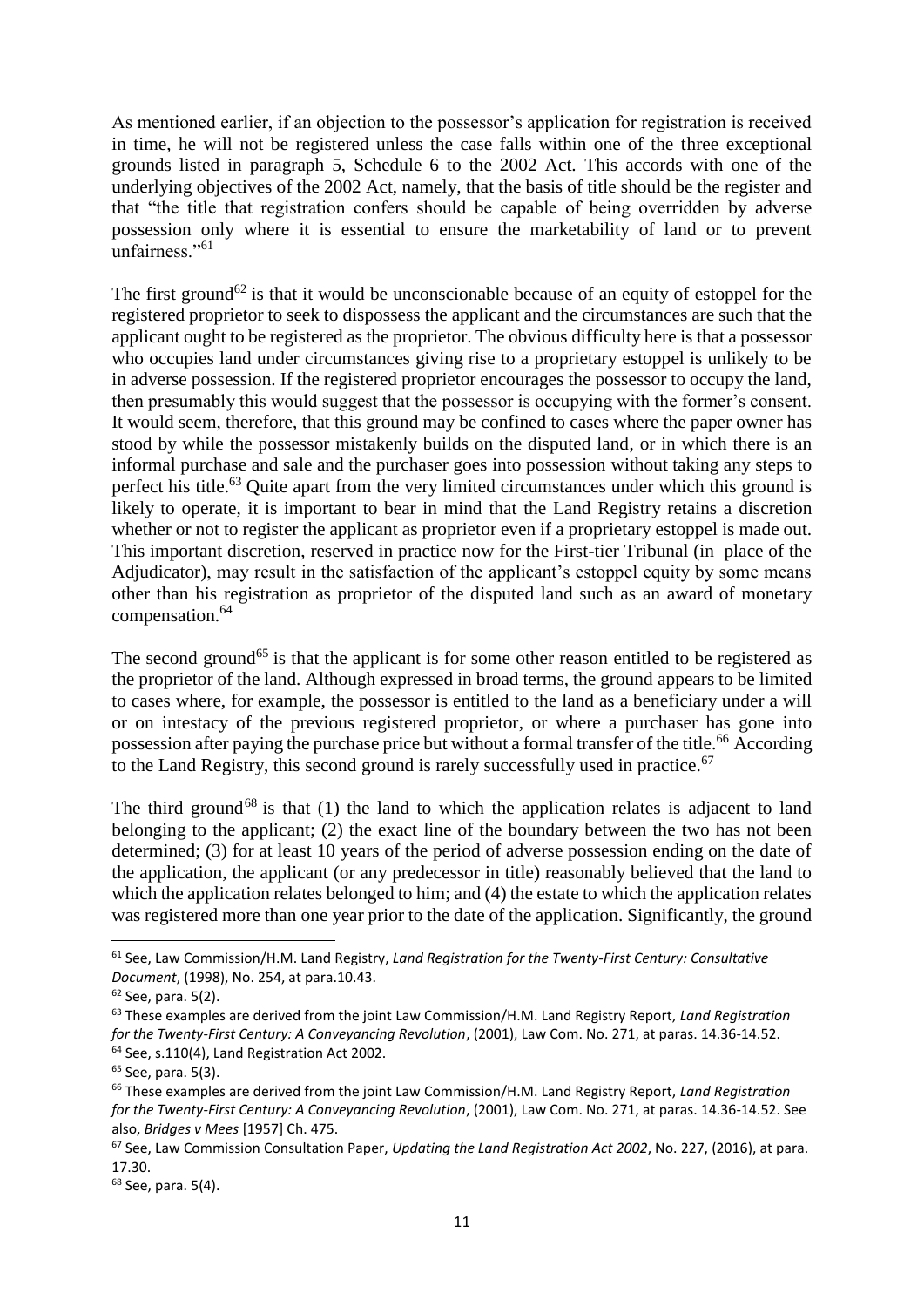is intended to apply only to genuine cases in which the boundary between two pieces of land is not fixed under the Land Registration Rules 2003<sup>69</sup> and the boundary line has been in its present position for at least the last 10 years. The ground will not, therefore, apply where the applicant has moved the boundary deliberately (hoping to acquire more land from a neighbour) because the applicant must show that he "reasonably believed" that the land in question belonged to him or her. Moreover, it is clear that the burden of proof as to reasonable belief falls on the applicant and, although he may at all times *honestly* believed that the disputed land belonged to him, this is not enough to satisfy the condition – the test is whether the applicant was *reasonable* in holding the belief that he did in all the circumstances. That, in turn, may involve the question as to whether the applicant should have made enquiries of his solicitors (or elsewhere) as to whether the disputed land was, in fact, comprised within his paper title.<sup>70</sup>

The point to make here is that, even in cases where 10 years of adverse possession has accrued, the success of the application to be registered as proprietor will depend on whether the squatter is able to bring his situation within one of the three limited grounds listed in paragraph 5 of Schedule  $6<sup>71</sup>$  The overall impression is that, in the majority of cases, this will be a difficult obstacle to overcome discouraging the bringing of many applications of this kind.

#### **The writers' study**

The temptation to "stay quiet" and not make an application to be registered as proprietor is borne out by the writers' recent study based on a questionnaire sent out to 200 conveyancing solicitors (specialising in real estate) throughout England and Wales in December 2016/January 2017.

The writers' findings were compiled from replies to the questionnaire (comprising 16 separate questions) with the sample being selected randomly from senior practitioners (taken from the Law Society website) grouped evenly amongst five different regions, namely, London, the South East, the South West, the Midlands, the North and Wales. The sample frame was given three weeks within which to return a response. The questionnaire itself was structured so as to allow for a choice of answers to a particular question (so as to avoid leading a response) or, alternatively, to provide an opportunity for more detailed comment to deliberately open-ended questions. A response rate of 30 per cent (representing 60 substantive replies) was achieved from the solicitors contacted.<sup>72</sup>

Not surprisingly, perhaps, as many as 67 per cent of solicitors who responded indicated that they had advised clients who had been in adverse possession of land not to apply for registration

<sup>69</sup> See, S.I. 2003/1417, Part 10.

<sup>70</sup> See, *IAM Group plc v Chowdrey* [2012] EWCA Civ 505, (C.A.), at [27], *per* Etherton L.J. In *Zarb v Parry* [2011] EWCA Civ 1306, (C.A.), on the other hand, the applicant was able to satisfy the requirement of reasonable belief even though the paper owner had challenged the assertion of ownership of the disputed land during the last couple of years of possession.

 $71$  Interestingly, the Law Commission has sought views as to whether the first two grounds in para. 5 of Schedule 6 should be removed: see, Law Commission Consultation Paper, *Updating the Land Registration Act 2002*, No. 227, (2016), at paras. 17.25-17.35. It is, of course, only the third ground in which the claim to the land succeeds through adverse possession.

 $72$  A good geographical spread of responses was received, albeit a number were returned anonymously, including: London, Canterbury, Watford, St. Albans, Cheltenham, Southampton, Colchester, Bradford, Bath, Bury St. Edmunds, Cardiff, Kent, Manchester, Buckinghamshire, Guildford and Lincolnshire . The majority of replies were received from partners or senior associates.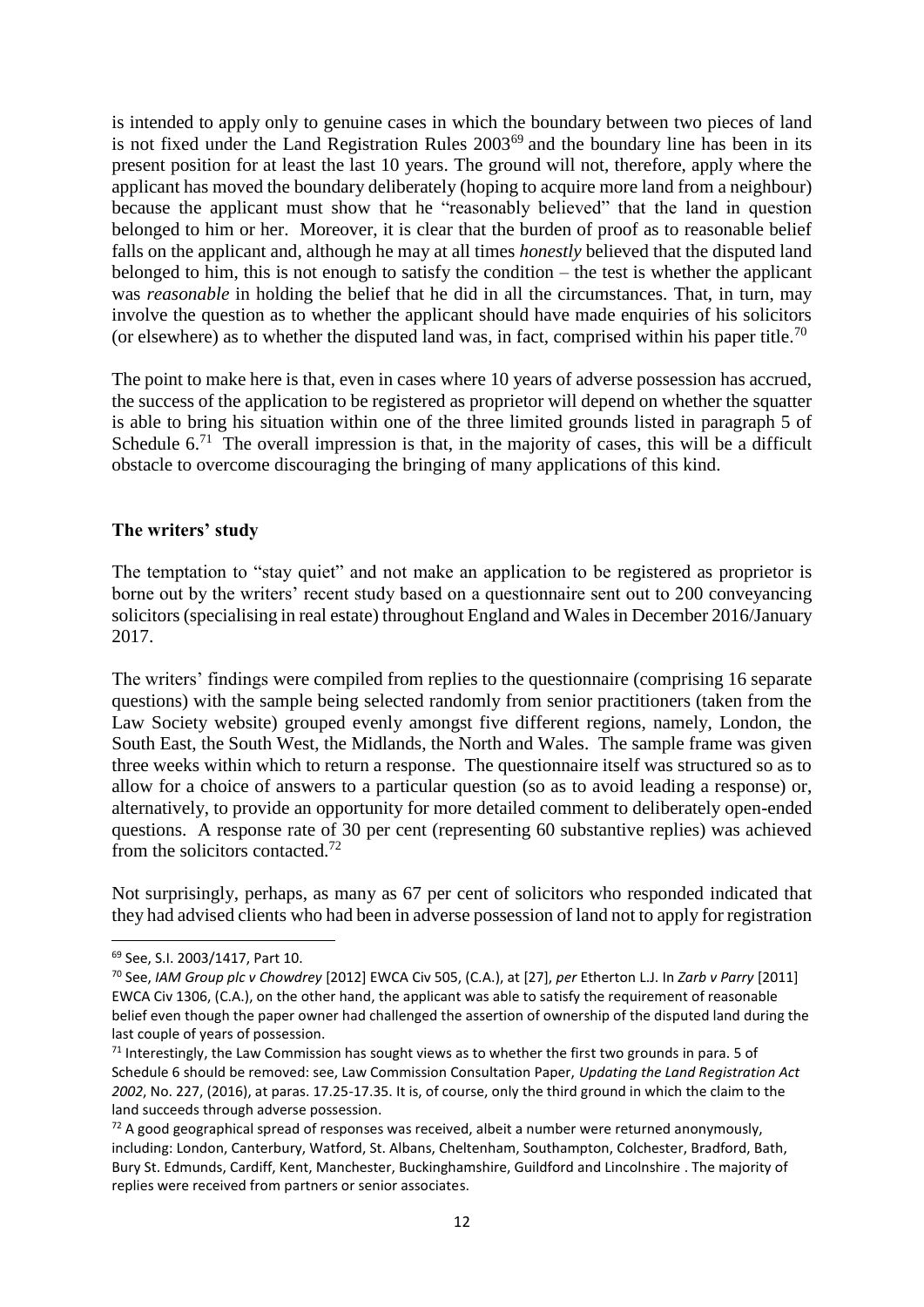because of the risk of alerting the registered proprietor to the adverse possession and prompting opposition to the application. A variety of reasons were put forward: (1) that possession was not long enough to qualify (17 per cent); (2) there was a lack of factual possession (33 per cent); (3) there was no intention to dispossess (13 per cent); (4) possession was with the owner's consent or licence (7 per cent); and (5) the application was likely to be rejected because the three exceptional grounds listed in Schedule 6, para. 5, to the 2002 Act were unlikely to be met (30 per cent). The last figure is particularly interesting as it shows that a significant number of potential applications are not pursued because of the difficulty envisaged in complying with the 2002 Act requirements. Typical responses included: "it would alert the owner of the paper title who might object"; "the client was not able to possess against the Crown so he decided to stay quiet"; "because of the uncertainty, time and cost of an application, it was quicker and cheaper to obtain defective title insurance"; "it is not uncommon for our clients to decide after advice not to apply for registration due to the possibility of a counter-notice"; "in our experience, more common to let lie rather than apply".

It was also clear from these responses that only a relatively small number of applications (30 per cent) had met with success relying on the three exceptional grounds listed in Schedule 6, para. 5. Most of these successful applications (73 per cent) were based on para.5(3), namely, that the client was the owner of adjacent property and had been in adverse possession of the subject land under the mistaken, but reasonable belief, that he was its owner.<sup>73</sup>

Interestingly also, 63 per cent of solicitors who responded to the writers' questionnaire indicated that they had been instructed on the sale or gift of a possessory title involving both registered or unregistered land. Of those who had, 85 per cent stated that, where the land was unregistered, the transaction was the subject of first registration at the H.M. Land Registry<sup>74</sup> The questionnaire also asked: "have you ever acted for a client applying for registration of a possessory title based on successive periods of adverse possession (i.e., relying on a chain of different possessors) in order to establish a full possessory title?" Overwhelmingly, the answer was "yes" (70 per cent) with the majority indicating a reliance on at least two (and, sometimes, three or even four) successive periods of adverse possession. Most of these were the subject of a sale (53 per cent) or based on successive physical occupation of the subject land (31 per cent). The rest involved either a transmission by gift (10 per cent) or a devolution on death by will or intestacy amongst family members (6 per cent). The responses also suggested a combination of the above (26 per cent).

#### **Imposing a time limit on the squatter's application to be registered as proprietor**

-

These findings (although admittedly based on a small snapshot sample) would seem to support the notion that there is in existence a dark market in possessory titles outside the registered land system. If that is correct, then it must be asked whether such a market in possessory rights runs contrary to the overall aim of the 2002 Act which is to strengthen system of title by registration by ensuring that the basis of title is the register.<sup>75</sup> In the joint Law Commission/HM Land

<sup>&</sup>lt;sup>73</sup> Only 27 per cent of successful applications were expressed to have been based on the unconscionability of the registered proprietor (para. 5 (1)). The responses revealed no successful applications based on the adverse possessor being otherwise entitled to the land (para. 5 (2)).

 $74$  In several cases where the transaction was not made the subject of first registration, the client was advised that title to the possessory estate would be held by the transferor on bare trust for him with the effect of conferring on him a beneficial interest in his possessory estate.

<sup>75</sup> See, Law Commission/H.M. Land Registry, *Land Registration for the Twenty-First Century,* (1998), No. 254, at para. 10.43.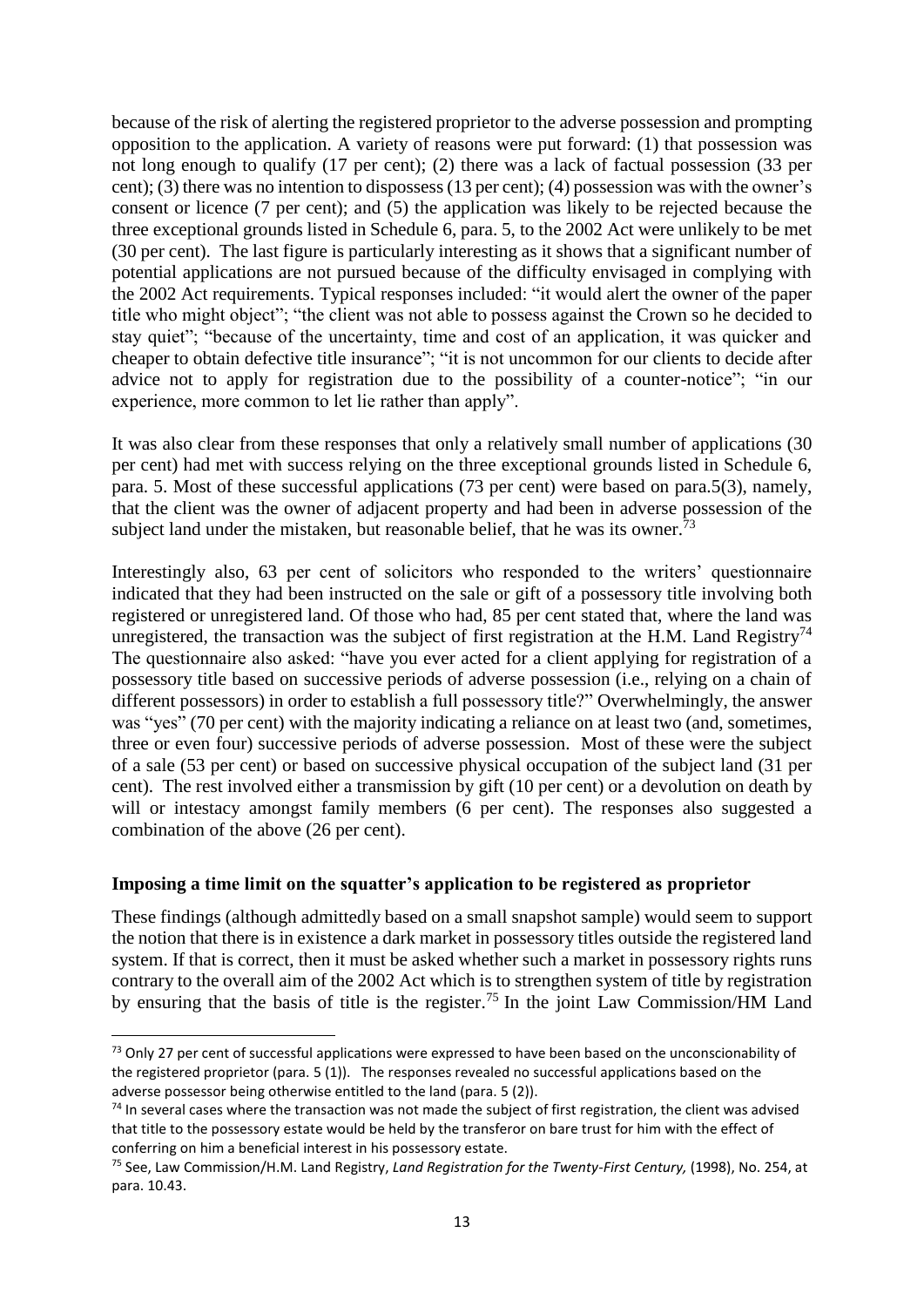Registry Consultative Document published in 1998,<sup>76</sup> there are passages dealing with the principle of relativity of title and the protection of possession in the context of land where the title is unregistered. In particular, it is recognised that the squatter's possessory fee simple estate will ripen into full ownership when the rights of the paper owner are automatically extinguished after the land has been adversely possessed for a period of 12 years under the Limitation Act 1980. But despite these specific references in the context of unregistered land, there is no discussion of the impact of such possessory estates in relation to land already subject to the land registration system.

What the 2002 Act does, as we have seen, is to allow the squatter to apply to be registered as proprietor after 10 years' adverse possession. Significantly, there is no obligation on him to apply for registration after the 10-year period has elapsed – indeed, The Law Commission recognised that "if a squatter did not apply to be registered for (say) 20 or 30 years, the proprietor would still have an opportunity to object to the squatter's application even after that (or any other) length of time."<sup>77</sup> No doubt, the squatter will have every incentive to pursue his application to be registered as proprietor where he has been advised that he has a strong chance of establishing one or more of the three exceptional grounds listed in paragraph 5 to Schedule 6. But, if he has little or no chance of success, there is nothing in the 2002 Act to prevent his possessory estate from continuing indefinitely until such time (if at all) as the paper owner claims possession of the land. Moreover, as the writers' survey indicates, there is also the strong likelihood of the possessory estate devolving to another adverse possessor, in particular, either by sale or mere successive possession. It is this open-endedness, it is submitted, which has the potential for creating an ever-increasing dark market in possessory titles existing indefinitely outside the register.

If the policy underlying the 2002 Act is to limit dealings with registered land "off the register."<sup>78</sup> then this suggests that such possessory estates should not endure for ever but be subject to some form of limitation period. This could be achieved, it is submitted, by a relatively simple amendment to the 2002 Act which would require the squatter to bring his application to be registered as proprietor during a stated period following his adverse possession of the land for 10 years. A failure to make the application within this extended period would have the effect of automatically extinguishing the squatter's possessory title in respect of the land so that it would cease to exist for all purposes. Such a default rule, therefore, would operate in much the same way as the current limitation period in unregistered land which automatically extinguishes the paper owner's title if he fails to claim possession of the land within 12 years. One obvious difference, however, is that the squatter's fee simple ripens into absolute ownership (in effect, a wholly new estate)<sup>79</sup> when the rights of the paper owner have been barred under the Limitation Act 1980. In the case of a squatter who had failed to make his application for registration in time, on the other hand, the consequence of failing to apply in

**<sup>.</sup>** <sup>76</sup> Ibid, at paras. 10.21-10.24. See also, Law Commission/H.M. Land Registry Report, *Land Registration for the Twenty-First Century: A Conveyancing Revolution*, (2001), Law Com. No. 271, at paras. 14.20-14.22.

<sup>77</sup> Ibid, at para. 10.49. See also, Law Commission/H.M. Land Registry Report, *Land Registration for the Twenty-First Century: A Conveyancing Revolution*, (2001), Law Com. No. 271, at para. 14.83: "The general rule is, therefore, that if the registered proprietor . . . brings proceedings for the recovery of the land in the possession of a squatter, those proceedings will succeed, regardless of how long the squatter has been in adverse possession . . . the rights of the registered proprietor are not barred by laps of time." <sup>78</sup> Ibid, at para. 10.7.

<sup>79</sup> See, *St Marylebone Property Co Ltd v Fairweather* [962] 1 Q.B. 498, 533; and on appeal, [1963] A.C. 510, 543.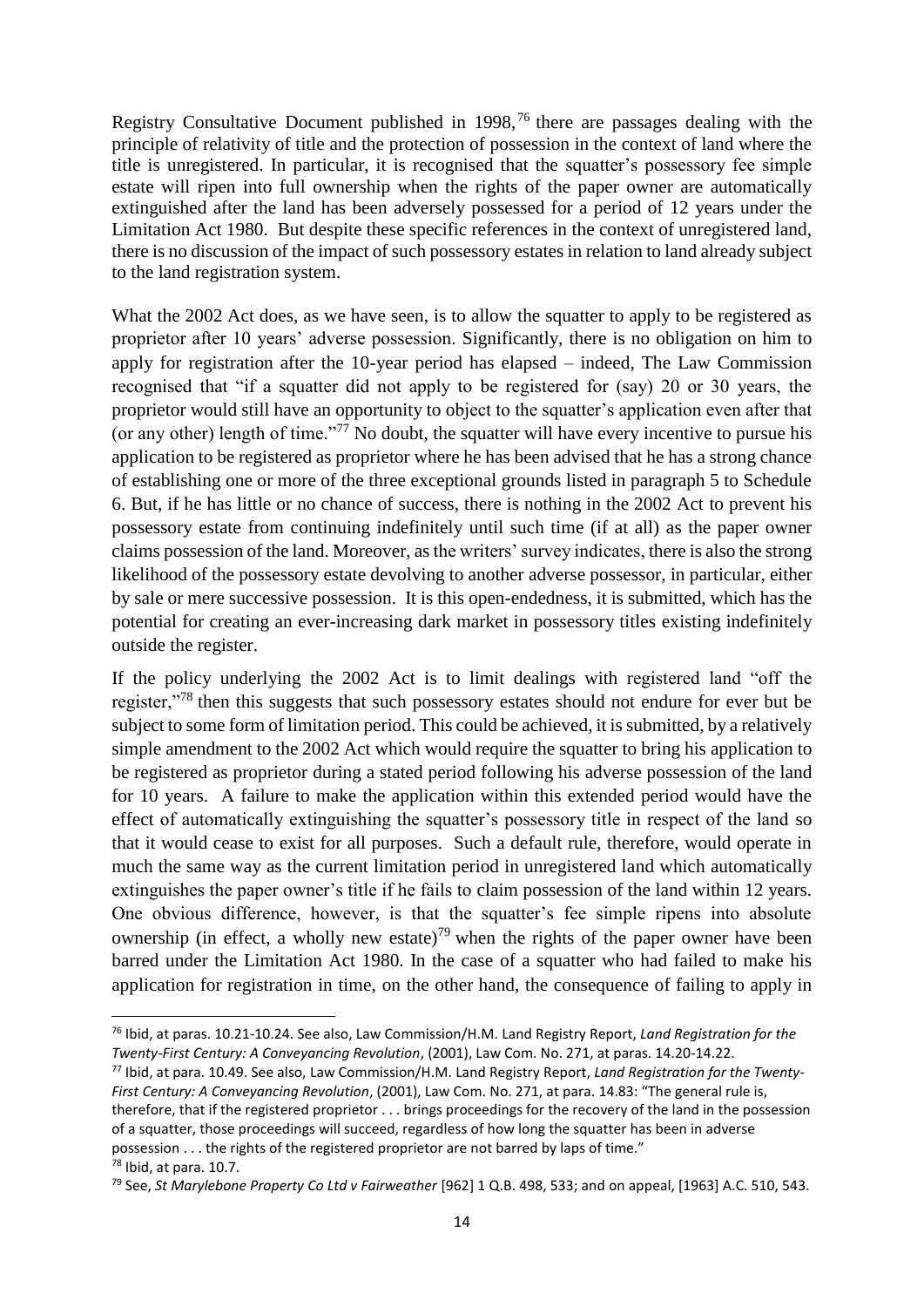time would be to automatically destroy his possessory estate so as to preclude the potential for its indefinite duration under the current law. Moreover, any attempted alienation of the land would no longer have any effect in the absence of a fee simple possessory estate. He would now simply remain in occupation as a bare trespasser entitling the registered proprietor at any time to take proceedings against him to recover possession of the land. In particular, the 10 years of adverse possession would no longer (of itself) afford a defence to the proprietor's claim, nor would the squatter be entitled to raise any of the three grounds listed in paragraph 5 to Schedule 6.

Under this scheme, however, the principle of relativity of title would not be affected. Thus, if another trespasser (T1) were to take possession of the land from T, the first-in-time principle would still give T priority over T1 simply because prior possession gives rise to an older and, therefore, better right. If, however, T has been dispossessed, T1 may then seek to rely on his own adverse occupation in order to defeat the paper owner's title. In other words, T1 would now be able to rely on his own adverse possession (but not any time that had already accrued during T's occupation) for a period of 10 years in order to apply to be registered as proprietor in place of the current proprietor. But here again, his right to apply would be barred after a period of limitation following his 10-year period of adverse possession. As with T, his possessory estate would be automatically extinguished leaving him only a bare trespasser of the land.

The writer's questionnaire specifically addressed the feasibility of such a scheme. It asked: "would you favour an amendment to the 2002 Act which would require the squatter to bring his application to be registered as proprietor during a strict time period following his adverse possession of the land for the requisite 10 years?" Interestingly, this received a mixed response. A significant number of responses (37 per cent) were in favour of the amendment suggesting (typically) either a 12 month or two-year limitation period.<sup>80</sup> The majority that were against the scheme (63 per cent) raised concerns that legitimate claims would potentially be timebarred due to "an ignorance of the law" if a strict time-limit was introduced under the Act.

The questionnaire, however, also asked whether "you would favour a limitation period being introduced into the 2002 Act if: (a) there was a requirement that the squatter must apply for registration within a limited period *after becoming aware* of his rights; and/or (b) the registered proprietor was given the right (as an alternative to bringing proceedings to recover possession of the land) to serve a written notice on the squatter that would trigger the start of the limitation period for applying to register and a failure to do so would automatically extinguish his possessory rights." Interestingly, proposal (a) was favoured by less than half of all responses, although those who were against made the point that knowledge of rights would be difficult to prove, and as one respondent indicated: "if anything, the current law for registered land was already heavily weighted in favour of the absent landowner". There was considerably more support, however, for proposal (b) with 60 per cent of respondents indicating that this struck a fairer balance between the competing interests of the adverse possessor and registered proprietor.

<sup>-</sup>80 Several responses suggested a six-month period. One reply indicated that a five-year limitation period would be appropriate.